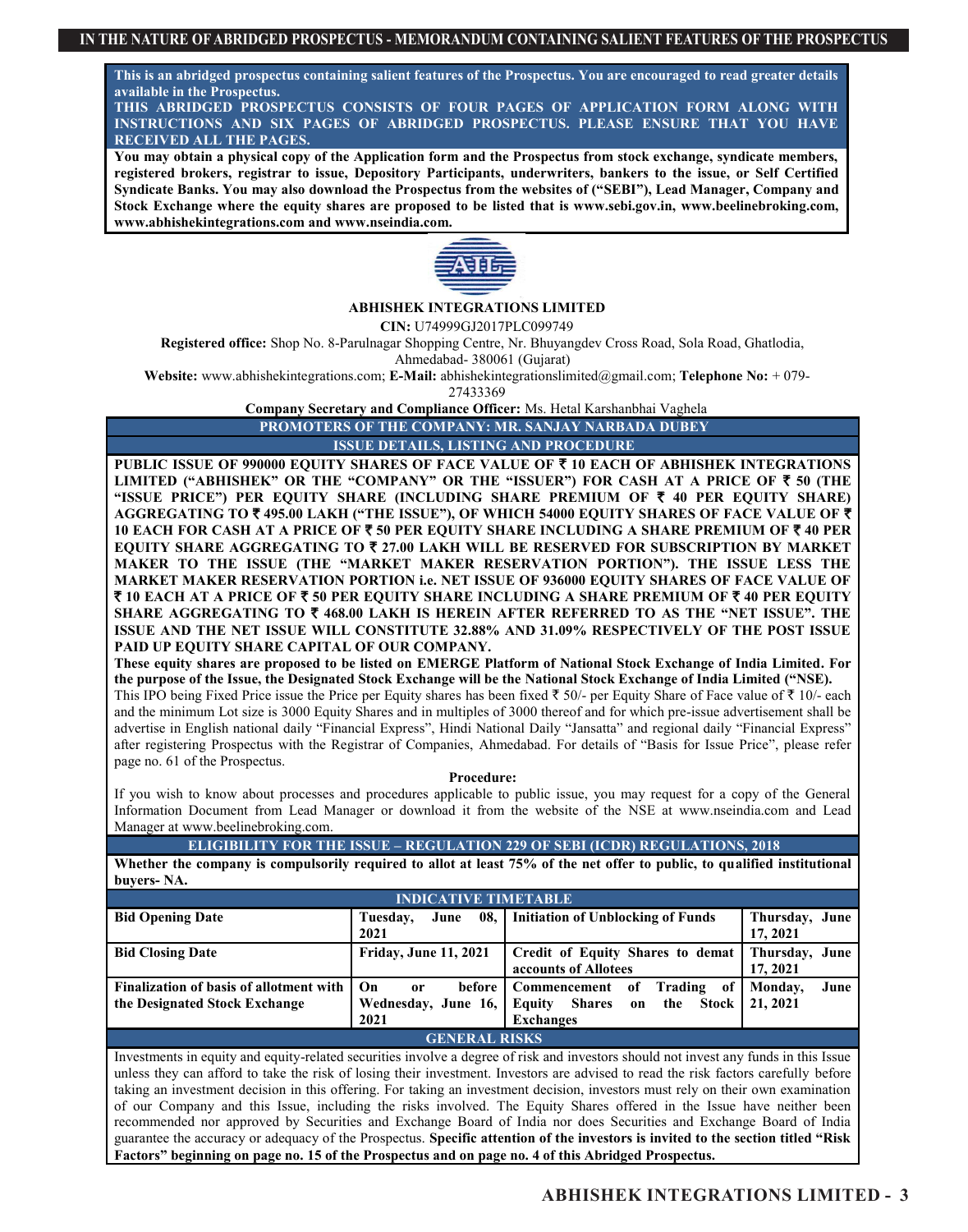|                                                                                                                             | PRICE INFORMATION OF LEAD MANAGER: BEELINE BROKING LIMITED                                                                                   |                                                                                                                                                                                                                                                            |  |  |  |  |
|-----------------------------------------------------------------------------------------------------------------------------|----------------------------------------------------------------------------------------------------------------------------------------------|------------------------------------------------------------------------------------------------------------------------------------------------------------------------------------------------------------------------------------------------------------|--|--|--|--|
|                                                                                                                             | Please refer "Annexure A" attached to this Abridged Prospectus                                                                               |                                                                                                                                                                                                                                                            |  |  |  |  |
|                                                                                                                             | <b>Name of Lead Manager and Contact Detail</b>                                                                                               | Name of Registrar to the Issue and Contact Details                                                                                                                                                                                                         |  |  |  |  |
|                                                                                                                             | <b>BEELINE BROKING LIMITED</b><br><b>SEBI Registration Number: INM000012546</b><br>Address: 807, Phoenix Tower, Opp. New Girish Cold Drinks, | LINK INTIME INDIA PRIVATE LIMITED<br><b>SEBI Registration Number: INR000004058</b><br>Address: C-101, 1st Floor, 247 Park, Lal Bahadur Shastri                                                                                                             |  |  |  |  |
|                                                                                                                             | Near Vijay Cross Roads, Navrangpura, Ahmedabad - 380 009                                                                                     | Marg, Vikhroli (West), Mumbai – 400 083, Maharashtra                                                                                                                                                                                                       |  |  |  |  |
|                                                                                                                             | Telephone Number: +91 79 4840 5357                                                                                                           | Tel. Number: +91 22 4918 6200                                                                                                                                                                                                                              |  |  |  |  |
|                                                                                                                             | Email Id: mb@beelinemb.com                                                                                                                   | Fex No.: (022) 4918 6195                                                                                                                                                                                                                                   |  |  |  |  |
|                                                                                                                             | Investors Grievance Id: ig@beelinebroking.com<br>Website: www.beelinebroking.com                                                             | Email Id: ail.ipo@linkintime.co.in<br>Investors Grievance Id: ail.ipo@linkintime.co.in                                                                                                                                                                     |  |  |  |  |
|                                                                                                                             | Contact Person: Mrs. Khushbu Shah                                                                                                            | Website: www.linkintime.co.in                                                                                                                                                                                                                              |  |  |  |  |
|                                                                                                                             | CIN: U51900GJ2014PLC080598                                                                                                                   | Contact Person: Ms. Shanti Goapalkrishnan<br>CIN: U67190MH1999PTC118368                                                                                                                                                                                    |  |  |  |  |
| Name<br>of                                                                                                                  | M/s. Gattani & Associates, Chartered Accountants                                                                                             |                                                                                                                                                                                                                                                            |  |  |  |  |
| <b>Statutory</b>                                                                                                            |                                                                                                                                              | Address: 1003, Samudra Annexe, Near-Klassic Gold Hotel, off C.G. Road, Ellisbridge, Ahmedabad-380006                                                                                                                                                       |  |  |  |  |
| <b>Auditor</b>                                                                                                              | Mobile No.: +91 9426399344                                                                                                                   |                                                                                                                                                                                                                                                            |  |  |  |  |
|                                                                                                                             | Email: gattaniassociates@yahoo.com                                                                                                           |                                                                                                                                                                                                                                                            |  |  |  |  |
|                                                                                                                             | Contact Person: Harish kumar Maheshwari Membership Number: 074113                                                                            |                                                                                                                                                                                                                                                            |  |  |  |  |
|                                                                                                                             | Firm Registration Number: 103097W Peer Review Certificate No.: 012580                                                                        |                                                                                                                                                                                                                                                            |  |  |  |  |
| <b>Details</b><br>of  <br><b>Market</b>                                                                                     | Nikunj Stock Brokers Limited (SEBI Registration No.: INZ000169335)<br>CIN: U74899DL1994PLC060413; Contact Person: Mr. Pramod Kumar Sultania; |                                                                                                                                                                                                                                                            |  |  |  |  |
| <b>Maker</b>                                                                                                                |                                                                                                                                              | Address: A-92, GF, Left Portion, Kalma Nagar, Delhi, North Delhi, DL 110007; Tel Number: +91 11 4703                                                                                                                                                       |  |  |  |  |
|                                                                                                                             | 0015; E-mail: info@nikunjonline.com; Website: www.nikunjonline.com.                                                                          |                                                                                                                                                                                                                                                            |  |  |  |  |
|                                                                                                                             | Names of Syndicate Members: Not Applicable                                                                                                   |                                                                                                                                                                                                                                                            |  |  |  |  |
|                                                                                                                             | Name of Credit Rating Agency and rating or grading obtained, if any: Not Applicable                                                          |                                                                                                                                                                                                                                                            |  |  |  |  |
|                                                                                                                             | Name of Debenture Trustee, if any: Not Applicable                                                                                            |                                                                                                                                                                                                                                                            |  |  |  |  |
| <b>Self-Certified</b>                                                                                                       | The list of banks is available on                                                                                                            |                                                                                                                                                                                                                                                            |  |  |  |  |
| <b>Syndicate Banks</b>                                                                                                      | https://www.sebi.gov.in/sebiweb/other/OtherAction.do?doRecognisedFpi=yes&intmId=34                                                           |                                                                                                                                                                                                                                                            |  |  |  |  |
|                                                                                                                             | https://www.sebi.gov.in/sebiweb/other/OtherAction.do?doRecognisedFpi=yes&intmId=35<br>which is updated from time to time                     |                                                                                                                                                                                                                                                            |  |  |  |  |
| SCSBs eligible as                                                                                                           | The list of banks is available on                                                                                                            |                                                                                                                                                                                                                                                            |  |  |  |  |
| <b>Issuer Banks for</b>                                                                                                     | https://www.sebi.gov.in/sebiweb/other/OtherAction.do?doRecognisedFpi=yes&intmId=40                                                           |                                                                                                                                                                                                                                                            |  |  |  |  |
| <b>UPI</b>                                                                                                                  | which is updated from time to time                                                                                                           |                                                                                                                                                                                                                                                            |  |  |  |  |
|                                                                                                                             |                                                                                                                                              | Non Syndicate Registered Brokers: You can submit Bid cum Application Forms in the Issue to Non-Syndicate Registered                                                                                                                                        |  |  |  |  |
|                                                                                                                             |                                                                                                                                              | Brokers at Non-Syndicate Broker Centers. The details of such Broker Centers, along with names and contact details of the<br>Registered Brokers are available on the websites of the Stock Exchange (www.nseindia.com). For further details, see Chapter    |  |  |  |  |
|                                                                                                                             | titled "Issue Procedure" beginning at page no. 177 of the Prospectus.                                                                        |                                                                                                                                                                                                                                                            |  |  |  |  |
|                                                                                                                             |                                                                                                                                              | Details regarding website address (es)/link(s) from which the investor can obtain list of registrar to the issue and Share                                                                                                                                 |  |  |  |  |
|                                                                                                                             | with their Names and Contact Details are available on the website of the NSE (www.nseindia.com).                                             | Transfer Agents and Depository Participant who can accept Application from Investor (As applicable). The Details of the<br>Designated Registrar and Share Transfer Agents locations and Designated Collecting Depository Participant Locations along       |  |  |  |  |
|                                                                                                                             | PROMOTERS OF THE COMPANY                                                                                                                     |                                                                                                                                                                                                                                                            |  |  |  |  |
|                                                                                                                             | MR. SANJAY NARBADA DUBEY                                                                                                                     |                                                                                                                                                                                                                                                            |  |  |  |  |
|                                                                                                                             |                                                                                                                                              | Mr. Sanjay Narbada Dubey, aged 44 years, appointed as a director since Incorporation of our Company. Later on, appointed as                                                                                                                                |  |  |  |  |
|                                                                                                                             |                                                                                                                                              | Managing Director for a term of 5 years w.e.f. February 1, 2021 (Liable to retire by rotation). He holds a Bachelor in<br>Engineering (Electrical) from Government Engineering College, Hemchandracharya, North Gujarat University, Patan. He was a        |  |  |  |  |
|                                                                                                                             |                                                                                                                                              | proprietor of M/s. Abhishek Associates. M/s. Abhishek Associates was specialized in the Airports related works and services at                                                                                                                             |  |  |  |  |
|                                                                                                                             |                                                                                                                                              | various Airports throughout India and well supported by 500 employees. He is having more than 15 years of experience in                                                                                                                                    |  |  |  |  |
| electrical and related works especially in International and National Airports throughout India.                            |                                                                                                                                              |                                                                                                                                                                                                                                                            |  |  |  |  |
| BUSINESS MODEL/ BUSINESS OVERVIEW AND STRATEGY                                                                              |                                                                                                                                              |                                                                                                                                                                                                                                                            |  |  |  |  |
|                                                                                                                             |                                                                                                                                              | Our Company was incorporated as "Abhishek Integrations Limited" at Ahmedabad on November 10, 2017, under the provisions                                                                                                                                    |  |  |  |  |
| of the Companies Act, 2013 vide certificate of incorporation issued by Registrar of Companies, Central Registration Centre. |                                                                                                                                              |                                                                                                                                                                                                                                                            |  |  |  |  |
|                                                                                                                             |                                                                                                                                              | Our promoter Mr. Sanjay Narbada Dubey commenced the business in the name of Abhishek Associates as proprietorship firm                                                                                                                                     |  |  |  |  |
|                                                                                                                             |                                                                                                                                              | ("Firm") in the year 2002. In the initially year firm was engaged in the business of telecommunication and caballing work in                                                                                                                               |  |  |  |  |
|                                                                                                                             |                                                                                                                                              | BSNL. Later on the during the year 2007-2011 firm carried out electrification work at various Railway platforms, electrification                                                                                                                           |  |  |  |  |
|                                                                                                                             |                                                                                                                                              | and Earthing of ONGC at various locations in Ahmedabad, Electrification of MIC Laboratory at ISRO Ahmedabad, Operation &                                                                                                                                   |  |  |  |  |
|                                                                                                                             |                                                                                                                                              | Maintenance of LT/HT Substation, Hospital, residential colony at various location of ESIC at Ahmedabad, Kalol, Jamnagar,                                                                                                                                   |  |  |  |  |
|                                                                                                                             |                                                                                                                                              | Surat, Kandivali, Marol, Andheri. Since 2011 till February 28, 2021 firm was full fledge engaged in Developing, Operation and<br>Maintenance of HT & IT Flectrical and Mechanical and its installation at Terminal Buildings of Airports, installation and |  |  |  |  |

Maintenance of HT & LT Electrical and Mechanical and its installation at Terminal Buildings of Airports, installation and maintenance of Fire Fighting solutions as a system integrator, operation and maintenance of GLF/Airfield Lighting System, Substation including perimeter light fittings at Airports, LT switchgears at various Airports located in PAN India. Firm was majorly and exclusive engaged in work awarded by Airport Authority of India ("AAI").

### **4 - ABHISHEK INTEGRATIONS LIMITED**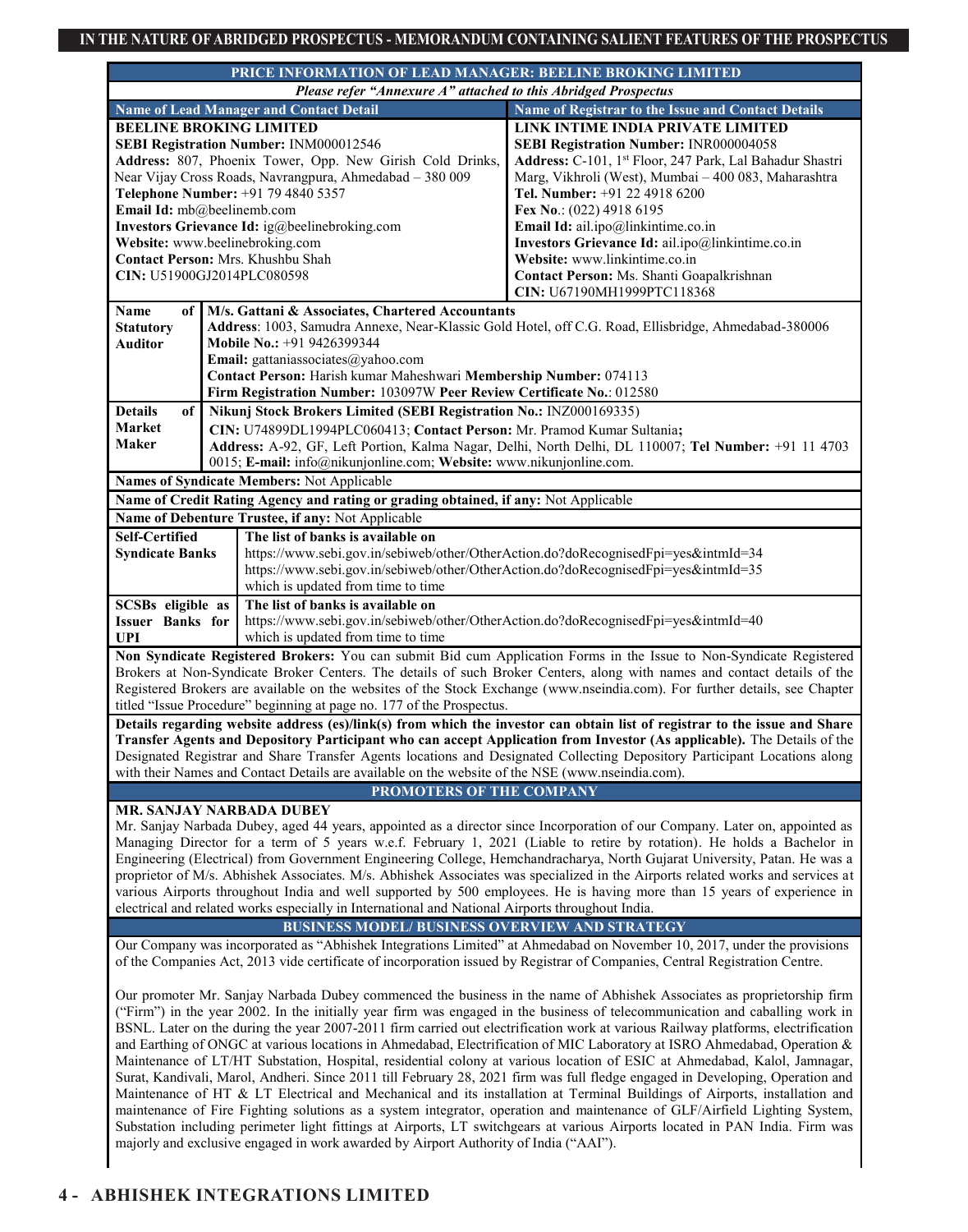To give corporate shape to firm our company was incorporated in the year 2017 as Abhishek Integrations Limited with one of the main object to take over the activities either in whole or in part of the business property, goodwill, rights interests, assets and liabilities of sole Proprietorship- Abhishek Associates and other Firms. During the year 2017 to 2021, our company was engaged in the developing, operating and maintaining of electrical and mechanical installation at various Airports in India. On March 1, 2021, our company has taken over going concern business of Abhishek Associates w.e.f. March 1, 2021 and for which our company paid consideration of  $\bar{\tau}$  2,43,81,834/- (Two Crores Forty Three Lakhs Eighty One Thousand Eight Hundred and Thirty Four only - including GST of 18%). All the ongoing projects of AAI which were forming part of work in progress in firm are transferred to our company as per business transfer agreement. Moreover, all the project deposits given by the firm to AAI are transferred to our company.

We are "Class A" Gujarat Government approved contractor and having team of around more than 490 employees on our payrolls. Our company is engaged in the developing, operating and maintaining of electrical and mechanical work and its installation at various Airports in India, Fire fighting solutions as a system integrator, perimeter light fittings at Airports. Our expertise is to provide end to end solution to AAI in the installation, designing, commission, testing, implementation, management and operational support for all kinds of electrical and mechanical work, fire fighting solution, perimeter lighting, Operation and maintenance of GLF/Airfield Lighting System, security work, supply of electrical and GLF spares to AAI. We are exclusive engaged in work awarded by Airport Authority of India ("AAI").

#### **OUR STRATEGY**

#### **The primary elements of our growth strategies are set forth below.**

#### **1. Focus on enhancing the project execution capabilities:**

We intend to continue our focus in enhancing the project execution capabilities so as to derive benefits of client ("AAI") satisfaction by timely completion and improvement in the operating margins. We constantly endeavor to increase our productivity and make fuller utilization of assets by leveraging our operating skill and resources. We intend to continue our focus on performance and project execution in order to achieve maximum return from our resources. Efficient project management and execution will also enable us to gain good reputation among our clients and earn repeated orders from them.

#### **2. Diversify into new geographies:**

We plan to continue our strategy of diversifying across states and increase orders outside the state of Gujarat for the growth plan of our business. Our firm Abhishek Associates which is taken over by our company have executed projects of AAI located at Ahmedabad, Jaipur, Gondia, Gaya, Aurangabad, Coimbatore, Mumbai, Goa, Calicut, Tirupati, and Bhopal. With our increased experience and success, our rate of expansion may geographically increase due to increase in number of projects we undertake.

#### **3. Attract and retain talented Employees:**

Our company is having strength of more than 490 employees on our payrolls. Employees are essential for the success of every organization. We rely on them to operate our projects which include operation, maintenance, designing, supply, installation, testing and commission and deliver quality performance to our clients. We constantly intend to continue our focus on improving health, safety and environment for our employees working on the site.

#### **OUR SERVICE MODEL**

Our Service Model is explained in flow chart appearing on page no. 89 of the Prospectus. Our Spectrum of Products and services are described on page no. 73 of the Prospectus.

|            | <b>BOARD OF DIRECTORS</b> |                          |                                                                                                                                                                       |  |  |  |  |  |
|------------|---------------------------|--------------------------|-----------------------------------------------------------------------------------------------------------------------------------------------------------------------|--|--|--|--|--|
| Sr.<br>No. | Name                      | <b>Designation</b>       | <b>Experience including current/</b><br>past position held in other firms                                                                                             |  |  |  |  |  |
| 1.         | Mr. Sanjay                | Chairman and             | Mr. Sanjay Narbada Dubey, aged 44 years, appointed as a director since Incorporation                                                                                  |  |  |  |  |  |
|            | Narbada Dubey             | Managing                 | of our Company. Later on, appointed as Managing Director for a term of 5 years                                                                                        |  |  |  |  |  |
|            |                           | Director                 | w.e.f. February 1, 2021. He holds a Bachelor in Engineering (Electrical) from                                                                                         |  |  |  |  |  |
|            |                           | (Executive)<br>Director) | Government Engineering College, Hemchandracharya, North Gujarat University,<br>Patan. He was a proprietor of M/s. Abhishek Associates. M/s. Abhishek Associates       |  |  |  |  |  |
|            |                           |                          | was specialized in the operation and maintenance project related to electrical and                                                                                    |  |  |  |  |  |
|            |                           |                          | mechanical of Airport Authority of India and well supported by 500 employees. He is                                                                                   |  |  |  |  |  |
|            |                           |                          | having more than 15 years of experience in electrical and mechanical related works                                                                                    |  |  |  |  |  |
|            |                           |                          | especially in International and National Airports throughout India.                                                                                                   |  |  |  |  |  |
| 2.         | Mrs. Jyoti                | Whole-Time               | Mrs. Jyoti Sanjay Dubey, aged 44 years appointed as a director since Incorporation of                                                                                 |  |  |  |  |  |
|            | Sanjay Dubey              | Director                 | our Company. Later on, appointed as Whole Time Director for a term of 5 years                                                                                         |  |  |  |  |  |
|            |                           | (Executive)              | w.e.f. February 1, 2021. She is Arts Graduate from Gujarat University. She is having                                                                                  |  |  |  |  |  |
|            |                           | Director)                | experience of around 3 years in Human Resources field. She is very efficient and<br>dedicated towards the work and with the skills of HR. She is keen in making fast  |  |  |  |  |  |
|            |                           |                          | decision and tackling perfectly Human Resources and administrative Department &                                                                                       |  |  |  |  |  |
|            |                           |                          | cordially Co-Ordinating.                                                                                                                                              |  |  |  |  |  |
| 3.         | Mr. Narbada               | Non-Executive            | Mr. Narbada Bhujavan Dwivedi, aged 70 years, is a Non-Executive (Non-                                                                                                 |  |  |  |  |  |
|            | Bhujavan                  | Director                 | Independent) Director of the Company. Mr. Narbada Bhujavan Dwivedi is an Arts                                                                                         |  |  |  |  |  |
|            | Dwivedi                   | (Non-                    | Graduate from Gorakhpur University, Gorakhpur. He has an experience of more than                                                                                      |  |  |  |  |  |
|            |                           | Independent)             | 10 years in the field of operation and maintenance.                                                                                                                   |  |  |  |  |  |
| 4.         | Mr. Sanjay                | Independent              | Mr. Sanjay Kukadia, aged 47 years, is an Associate Member of the Institute of                                                                                         |  |  |  |  |  |
|            | Dayalji                   | Director                 | Company Secretaries of India. He is in Practicing as Company Secretary since 2012                                                                                     |  |  |  |  |  |
|            | Kukadia                   |                          | providing Secretarial and advisory services to the various Corporates including<br>Corporate Restructuring and Compliances. He has overall Professional Experience of |  |  |  |  |  |
|            |                           |                          |                                                                                                                                                                       |  |  |  |  |  |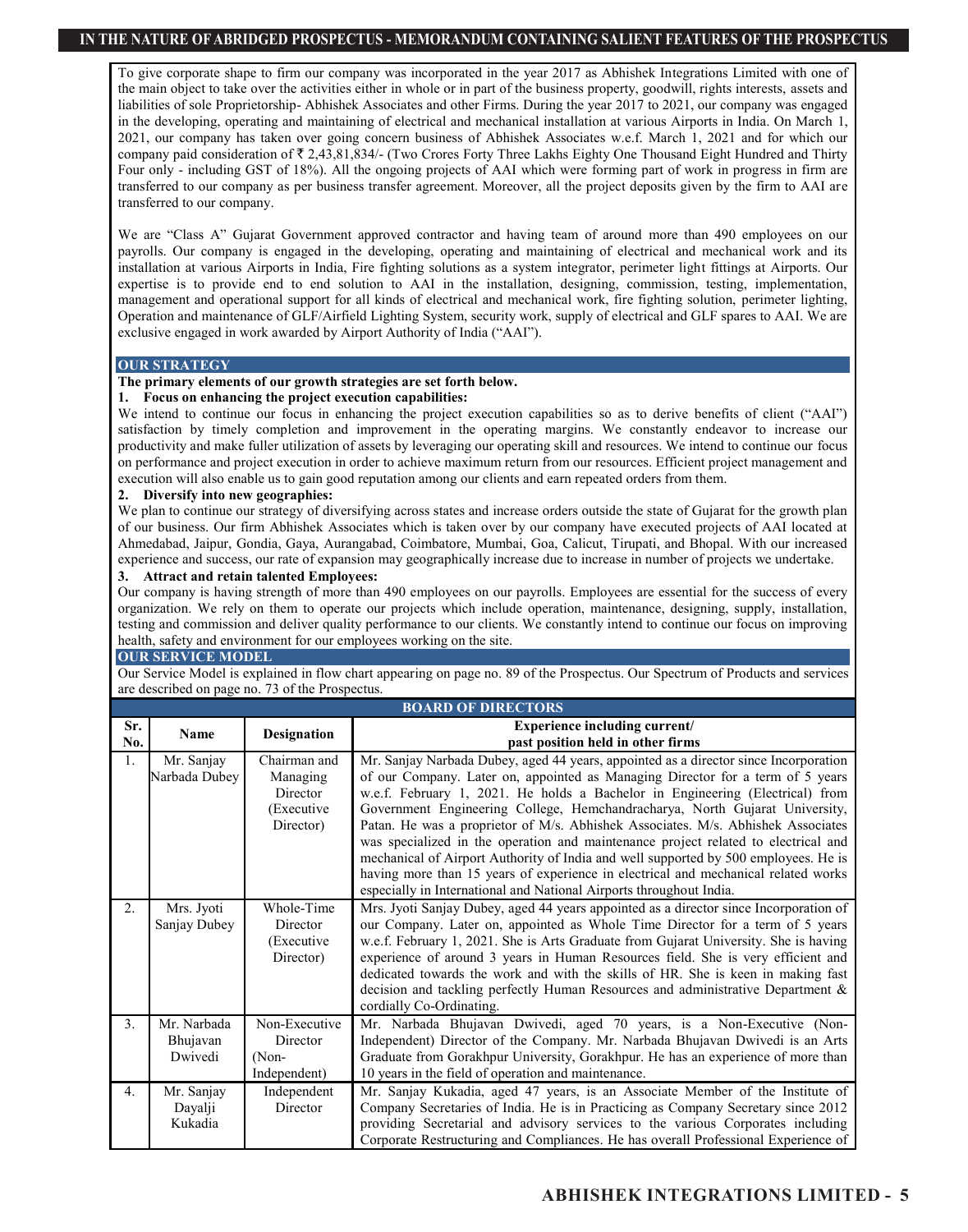|                            |                         | more than 8 Years                                                                                                                                                                                                              |
|----------------------------|-------------------------|--------------------------------------------------------------------------------------------------------------------------------------------------------------------------------------------------------------------------------|
| Ms. Rima<br>Amithhai Dalal | Independent<br>Director | Ms. Rima Amitbhai Dalal aged 28 years is a Qualified Company Secretary from the<br>Institute of Company Secretaries of India. She has an experience of more than 5 years<br>in the field of legal and secretarial compliances. |

|            | <b>OBJECT OF THE ISSUE</b>                  |                                   | (Amount ₹ in Lakh)                     |                                                                     |                                                                                     |
|------------|---------------------------------------------|-----------------------------------|----------------------------------------|---------------------------------------------------------------------|-------------------------------------------------------------------------------------|
| Sr.<br>No. | <b>Object of the Issue</b>                  | <b>Estimated</b><br><b>Amount</b> | Amount<br><b>Deployed</b><br>Till date | <b>Amount to be</b><br>funded from the<br><b>Net Issue Proceeds</b> | <b>Estimated Utilization</b><br>of Net Proceeds<br>(Financial year 2021-<br>$22)$ * |
|            | Incremental Working Capital<br>Requirements | 330.00                            | 0.00                                   | 330.00                                                              | 330.00                                                                              |
|            | General Corporate Purpose                   | 115.00                            | 0.00                                   | 115.00                                                              | 115.00                                                                              |
|            | <b>Total</b>                                | 445.00                            | 0.00                                   | 445.00                                                              | 445.00                                                                              |

\*To the extent our Company is unable to utilize any portion of the Net Proceeds towards the Objects, as per the estimated schedule of deployment specified above; our Company shall deploy the Net Proceeds in the subsequent Financial Years towards the Objects. Due to general business exigencies, the use of issue proceeds may be inter changeable.

Our Company has not made any public issue or right issue since its incorporation and hence promise vis- a-vis performance is not applicable.

**Name of Monitoring Agency**: As the Net Proceeds of the Issue will be less than  $\bar{\tau}$  10,000 Lakh, under the SEBI Regulations, it is not mandatory for us to appoint a monitoring agency.

| <b>SHAREHOLDING PATTERN</b>                                                                  |                                                      |  |                           |            |                                             |  |  |  |  |
|----------------------------------------------------------------------------------------------|------------------------------------------------------|--|---------------------------|------------|---------------------------------------------|--|--|--|--|
| Sr. No.                                                                                      | <b>Particulars</b>                                   |  | % of holding of pre issue |            |                                             |  |  |  |  |
|                                                                                              | Promoter & Promoter Group                            |  | 2020785                   |            | 100.00                                      |  |  |  |  |
| 2.                                                                                           | Public                                               |  | $\left($                  |            | 0.00                                        |  |  |  |  |
|                                                                                              | Total                                                |  | 2020785                   |            | 100.00                                      |  |  |  |  |
| Number / amount of equity shares proposed to be sold by Selling Shareholders: Not Applicable |                                                      |  |                           |            |                                             |  |  |  |  |
|                                                                                              | <b>RESTATED AUDITED FINANCIALS-</b>                  |  |                           |            | $(\overline{\mathbf{\mathcal{F}}}$ in Lakh) |  |  |  |  |
|                                                                                              | <b>Particulars</b>                                   |  | FY 2020-21                | FY 2019-20 | FY 2018-19                                  |  |  |  |  |
|                                                                                              | Total Income from Operations                         |  | 235.47                    | 72.76      | 5.69                                        |  |  |  |  |
|                                                                                              | Net Profit/(Loss) before tax and extraordinary items |  | 15.58                     | 4.63       | 0.19                                        |  |  |  |  |
|                                                                                              | Net Profit/(Loss) after tax and extraordinary items  |  | 11.89                     | 3.00       | 0.14                                        |  |  |  |  |
| <b>Equity Share Capital</b>                                                                  |                                                      |  | 202.08                    | 12.00      | 12.00                                       |  |  |  |  |
| Reserve and Surplus                                                                          |                                                      |  | 81.91                     | 3.13       | 0.14                                        |  |  |  |  |
| Net Worth                                                                                    |                                                      |  | 289.99                    | 15.13      | 12.14                                       |  |  |  |  |
|                                                                                              | Basic & Diluted Earnings per Share $(\bar{\zeta})$   |  | 0.78                      | 2.50       | 1.29                                        |  |  |  |  |
|                                                                                              | Return on Net Worth (in %)                           |  | 4.19%                     | 19.80%     | 1.12%                                       |  |  |  |  |
|                                                                                              | Net asset value per share-(Face Value of ₹ 10 Each)  |  | 14.05                     | 12.61      | 10.11                                       |  |  |  |  |
|                                                                                              | <b>INTERNAL RISK FACTORS</b>                         |  |                           |            |                                             |  |  |  |  |

**Below are the Top 5 Risk Factors as per the Prospectus:**

**1. Our logo is not registered and at present our application is objected. Our ability to protect our intellectual properties, namely our logo is restricted until we receive registered trademark from the appropriate authority.** 

Infrastructure including Electrical and Mechanical Sector is fast becoming a brand sensitive business. Our logo registered and at present our application is objected .Our ability to protect our intellectual properties, namely our logo is restricted until we receive get it registered trademark from the appropriate authority. Our inability to register our logo in our name or an objection on the same may require us to change our logo and hence we may loose on the goodwill created so far on such intellectual property.

**2. We do not own the premises in which our registered office is located and the same is on lease arrangement. Any termination of such lease/license and/or non-renewal thereof and attachment by Property Owner could adversely affect our operations.**

Our Registered Office is presently located at Shop No. 8-Parulnagar Shopping Centre, Nr. Bhuyangdev Cross Road, Sola Road, Ghatlodia, Ahmedabad- 380061 (Gujarat). The registered office is not owned by us. The premises have been taken

On lease basis for a period of 5 years commencing from March 1, 2021 at a rent of  $\bar{\tau}$  35,000 per month from Mr. Sanjay Narbada Dubey who is promoter/Director of our company.

**3. Our business requires us to obtain and renew certain registrations, licenses and permits from government and regulatory authorities and the failure to obtain and renew or non-receipt of them in a timely manner may adversely**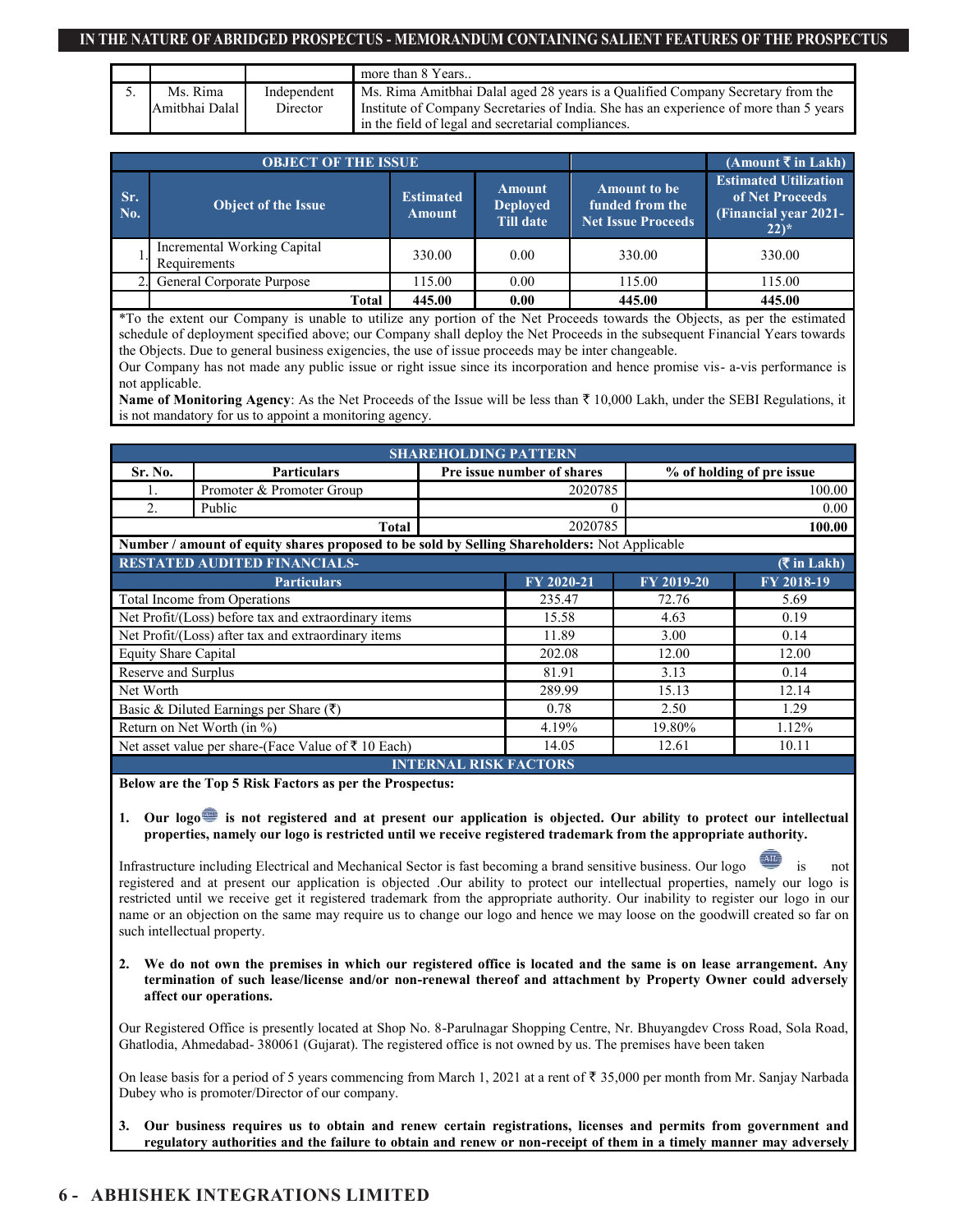#### **affect our business operations***.*

We require certain statutory and regulatory permits, licenses and approvals etc. to operate our business. We believe that we have obtained all the requisite permits and licenses etc. which are adequate to run our business. If we fail to maintain such registrations and licenses or comply with applicable conditions, then such respective regulatory can impose fine on our company or suspension and/or cancellation the approval/licenses which may affect our business adversely.

#### **4. We have not entered into any long-term agreements with our suppliers for supply of items and accordingly may face disruptions in supply from our current suppliers:**

We are engaged in developing, operating and maintaining of electrical and mechanical work and its installation at various Airports in India, Fire fighting solutions as a system integrator, perimeter light fittings at Airports, supply of electrical and GLF spares to AAI.

### **5. The Company is dependent on few numbers of customers and suppliers for sales and purchase from top 10 customers and suppliers. Loss of any of these large customer and supplier may affect our revenues and profitability.**

Our top ten customers contribute 76.47%, 100% and 100% for our total sales for the year ended March 31, 2021, 2020 and March 31, 2019 respectively. Further, our top ten suppliers delivered 98.83%, 100% and 100% of the total materials purchased for the year ended March 31, 2021, 2020 and 2019 respectively.

**SUMMARY OF OUTSATNDING LITIGATIONS CLAIMS AND REGULATORY ACTION**

**A. Total number of outstanding litigations against the company and amount involved:- Nil** 

**B. Brief details of top 5 material outstanding litigations against the company and amount involved:-Nil**

**C. Regulatory Action, if any - disciplinary action taken by SEBI or stock exchanges against the Promoters / Group companies in last 5 financial years including outstanding action, if any (200 - 300 word limit in total)**

There has been no disciplinary action taken by SEBI or Stock exchanges against the Promoters / Group Companies in last 5 financial years including outstanding action, if any.

**D. Criminal Proceedings against the promoters.**

There has been no criminal proceedings against the Promoters.

**DECLARATION BY THE COMPANY**

We, the undersigned, hereby certify and declare that all the relevant provisions of the Companies Act, 2013 and the guidelines issued by the Government of India or the regulations issued by Securities and Exchange Board of India, established under Section 3 of the Securities and Exchange Board of India Act, 1992, as the case may be, have been complied with and no statement made in this Prospectus is contrary to the provisions of the Companies Act, 2013, the Securities and Exchange Board of India Act, 1992 or rules made there under or regulations issued there under, as the case may be. We further certify that all statements in this Prospectus are true and correct.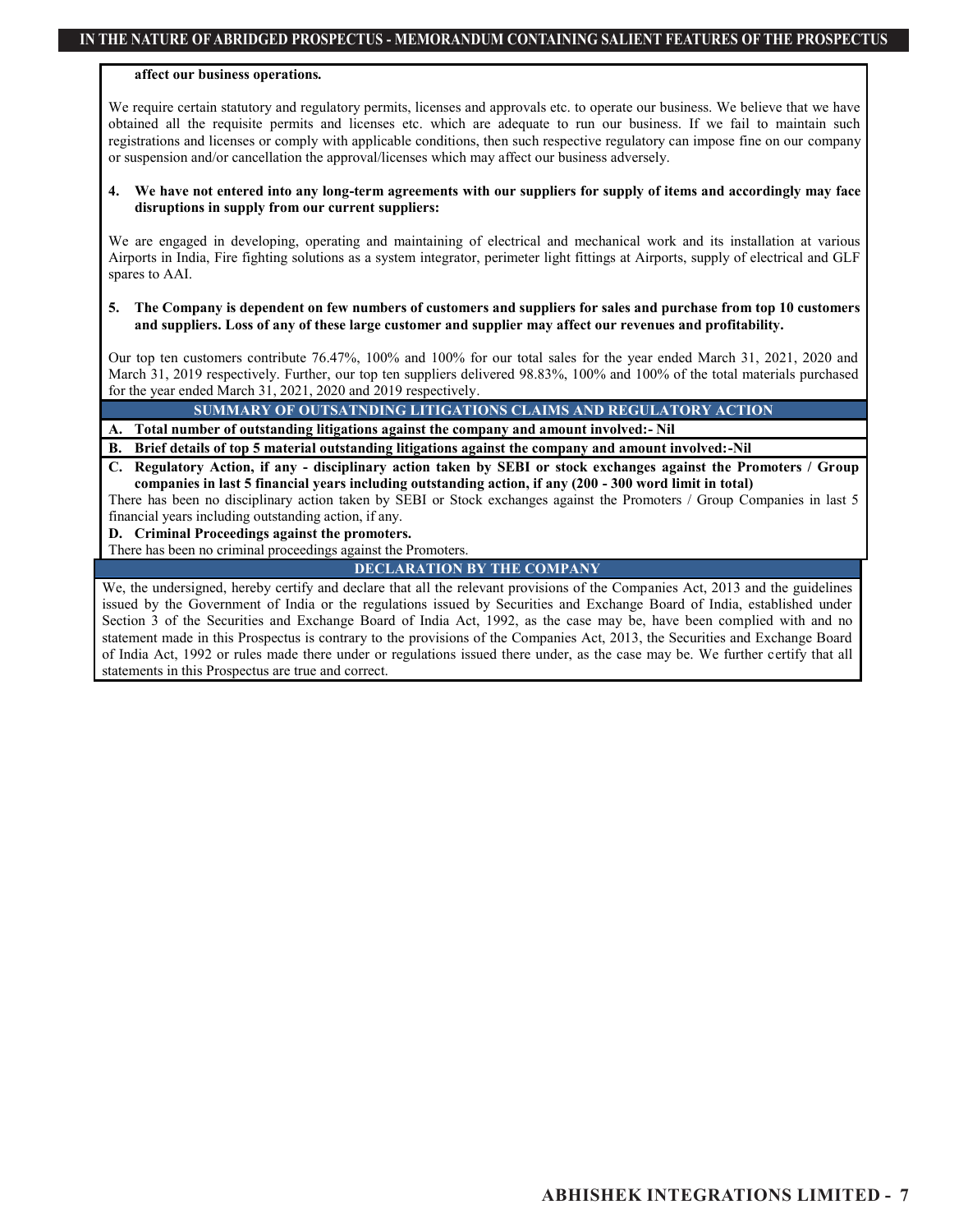### **"Annexure A"**

**TABLE** 

### **FORMAT FOR DISCLOSURE OF PRICE INFORMATION OF PAST ISSUES HANDLED BY BEELINE BROKING LIMITED SHALL BE READ AS UNDER:**

|            |                                    |                                                       |                           |                       |                                                                    |                                                                                                                                                                         |                                                                                                                                                    | TABLE I                                                                                                                                                           |
|------------|------------------------------------|-------------------------------------------------------|---------------------------|-----------------------|--------------------------------------------------------------------|-------------------------------------------------------------------------------------------------------------------------------------------------------------------------|----------------------------------------------------------------------------------------------------------------------------------------------------|-------------------------------------------------------------------------------------------------------------------------------------------------------------------|
| Sr.<br>No. | <b>Issue Name</b>                  | <b>Issue</b><br>Size ( $\overline{\tau}$<br>in<br>Cr. | <b>Issue</b><br>Price (₹) | <b>Listing Date</b>   | Opening<br><b>Price on</b><br><b>Listing</b><br><b>Date</b><br>(5) | $+/-$ % Change<br>in Closing<br>Price, $(+/-$ %<br>Change in<br><b>Closing</b><br><b>Benchmark</b> )<br>30 <sup>th</sup> Calendar<br><b>Days from</b><br><b>Listing</b> | $+/-$ % Change<br>in Closing<br>Price, $(+/-$ %<br>Change in<br><b>Closing</b><br><b>Benchmark</b> )<br>90 Calendar<br>Days from<br><b>Listing</b> | $+/-$ % Change<br>in Closing<br>Price, $(+/-$ %<br>Change in<br><b>Closing</b><br><b>Benchmark</b> )<br>180 <sup>th</sup> Calendar<br>Days from<br><b>Listing</b> |
| 1.         | Ranjeet<br>Mechatronics<br>Limited | 4.500                                                 | 25.00                     | September 26,<br>2018 | 27.50                                                              | $+42.40%$<br>$(-7.81\%)$                                                                                                                                                | $+27.60%$<br>$(-1.68\%)$                                                                                                                           | $+45.60%$<br>$(+4.44\%)$                                                                                                                                          |
| 2.         | Shubham<br>Polyspin<br>Limited     | 6.000                                                 | 40.00                     | October 12,<br>2018   | 41.80                                                              | $+6.25%$<br>$(+1.45%)$                                                                                                                                                  | $+2.50%$<br>$(+3.21\%)$                                                                                                                            | $+12.50%$<br>$(+12.11\%)$                                                                                                                                         |
| 3.         | Axita<br>Limited                   | Cotton 10.512                                         | 60.00                     | January 10,<br>2019   | 61.00                                                              | $+0.50%$<br>$(+2.41\%)$                                                                                                                                                 | $+29.67%$<br>$(+7.66\%)$                                                                                                                           | $+30.00\%$<br>$(+7.24\%)$                                                                                                                                         |
| 4.         | Chandra<br>Pharma Limited          | Bhagat 10.200                                         | 51.00                     | February 14,<br>2020  | 51.70                                                              | $-20.98%$<br>$(-20.55%)$                                                                                                                                                | $-16.67\%$<br>$(-22.42%)$                                                                                                                          | $-7.84%$<br>$(-8.71\%)$                                                                                                                                           |
| 5.         | Laxmi<br>Goldorna<br>House Limited | 8.280                                                 | 15.00                     | April 16, 2020        | 15.00                                                              | $+0.33\%$<br>$(+2.88\%)$                                                                                                                                                | $+7.33\%$<br>$(+13.06\%)$                                                                                                                          | 2.66%<br>$(+23.78%)$                                                                                                                                              |
| 6.         | Sigma<br>Solve<br>Limited          | 4.955                                                 | 45.00                     | October 19,<br>2020   | 46.00                                                              | $0.00\%$<br>$(+8.43\%)$                                                                                                                                                 | $-3.89%$<br>$(+21.57%)$                                                                                                                            | $-10.93%$<br>$(+23.67%)$                                                                                                                                          |
| 7.         | MRP Agro Limited                   | 3.240                                                 | 40.00                     | February 18,<br>2021  | 39.75                                                              | $-3.25%$<br>$(-2.97%)$                                                                                                                                                  | $-12.50%$<br>$(-3.40\%)$                                                                                                                           |                                                                                                                                                                   |

Lead Managers have filed Draft prospectus of "Walpar Nutritions Limited" on emerge Platform of NSE on March 16, 2021. **Note:**

- 1. Price on NSE are considered for all above calculations except for prices of equity shares of Laxmi Goldorna House Limited and Sigma Solve Limited which are listed on Emerge platform of National Stock Exchange of India Limited (NSE).
- 2. The S&P NSE Sensex and NSE Nifty are considered as the Benchmark.
- 3. "Issue Price" is taken as "Base Price" for calculating % Change in Closing Price of the respective Issues on  $30<sup>th</sup>$  / 90<sup>th</sup>/180<sup>th</sup> Calendar days from listing.
- 4. "Closing Benchmark" on the listing day of respective scripts is taken as "Base Benchmark" for calculating % Change in Closing Benchmark on  $30<sup>th</sup>$  /  $90<sup>th</sup>/180<sup>th</sup>$  Calendar days from listing. Although it shall be noted that for comparing the scripts with Benchmark, the  $+/-$  % Change in Closing Benchmark has been calculated based on the Closing Benchmark on the same day as that of calculated for respective script in the manner provided in Note No. 5 below.
- 5. In case 30<sup>th/90th</sup>/180<sup>th</sup> day is not a trading day, closing price on NSE/NSE of the previous trading day for the respective Scripts has been considered, however, if scripts are not traded on that previous trading day then last trading price has been considered.

# **SUMMARY STATEMENT OF DISCLOSURE**

|                          |                                   |                                                                          |                                                                   |                                 |                                                                                                                                                                    |                          |                                 |                                                                       |                    |                                |                                                                      |                       |                                 | <b>TABLE 2</b>      |
|--------------------------|-----------------------------------|--------------------------------------------------------------------------|-------------------------------------------------------------------|---------------------------------|--------------------------------------------------------------------------------------------------------------------------------------------------------------------|--------------------------|---------------------------------|-----------------------------------------------------------------------|--------------------|--------------------------------|----------------------------------------------------------------------|-----------------------|---------------------------------|---------------------|
| <b>Financial</b><br>Year | <b>Total</b><br>No.<br>of<br>IPOs | <b>Total</b><br><b>Funds</b><br><b>Raised</b><br>$\mathcal{R}$ in<br>Cr. | discount as on $30^{\rm th}$<br>calendar day from<br>listing date |                                 | Nos. of IPO trading at Nos. of IPO trading at Nos. of IPO trading at Nos. of IPO trading at<br>premium as on $30^{\text{th}}$<br>calendar day from<br>listing date |                          |                                 | discount as on 180 <sup>th</sup><br>calendar day from<br>listing date |                    |                                | premium as on 180 <sup>th</sup><br>calendar day from<br>listing date |                       |                                 |                     |
|                          |                                   |                                                                          | <b>Over</b><br>$50\%$                                             | <b>Between</b><br>$25 -$<br>50% | Less <sup>1</sup><br>than<br>25%                                                                                                                                   | <b>Over</b><br>50%       | <b>Between</b><br>$25 -$<br>50% | Less  <br>than<br>25%                                                 | <b>Over</b><br>50% | <b>Between</b><br>$25-$<br>50% | <b>Less</b><br>than<br>25%                                           | <b>Over</b><br>$50\%$ | <b>Between</b><br>$25 -$<br>50% | Less<br>than<br>25% |
| 2020-21                  |                                   | 8.195                                                                    |                                                                   |                                 |                                                                                                                                                                    | $\overline{\phantom{a}}$ | $\overline{\phantom{0}}$        |                                                                       |                    |                                |                                                                      | -                     |                                 |                     |
| 2019-20                  |                                   | 18.480                                                                   |                                                                   |                                 |                                                                                                                                                                    |                          |                                 |                                                                       |                    |                                |                                                                      |                       |                                 |                     |
| 2018-19                  |                                   | 21.012                                                                   |                                                                   |                                 | -                                                                                                                                                                  |                          |                                 |                                                                       |                    |                                | -                                                                    |                       |                                 |                     |
| 2017-18                  | N.A                               | N.A.                                                                     | N.A.                                                              | N.A.                            | N.A.                                                                                                                                                               | N.A                      | N.A.                            | N.A. N.A.                                                             |                    | N.A.                           | N.A.                                                                 | N.A                   | N.A.                            | N.A.                |

Note: Issue opening date is considered for calculation of total number of IPO's in the respective financial year.

# **8 - ABHISHEK INTEGRATIONS LIMITED**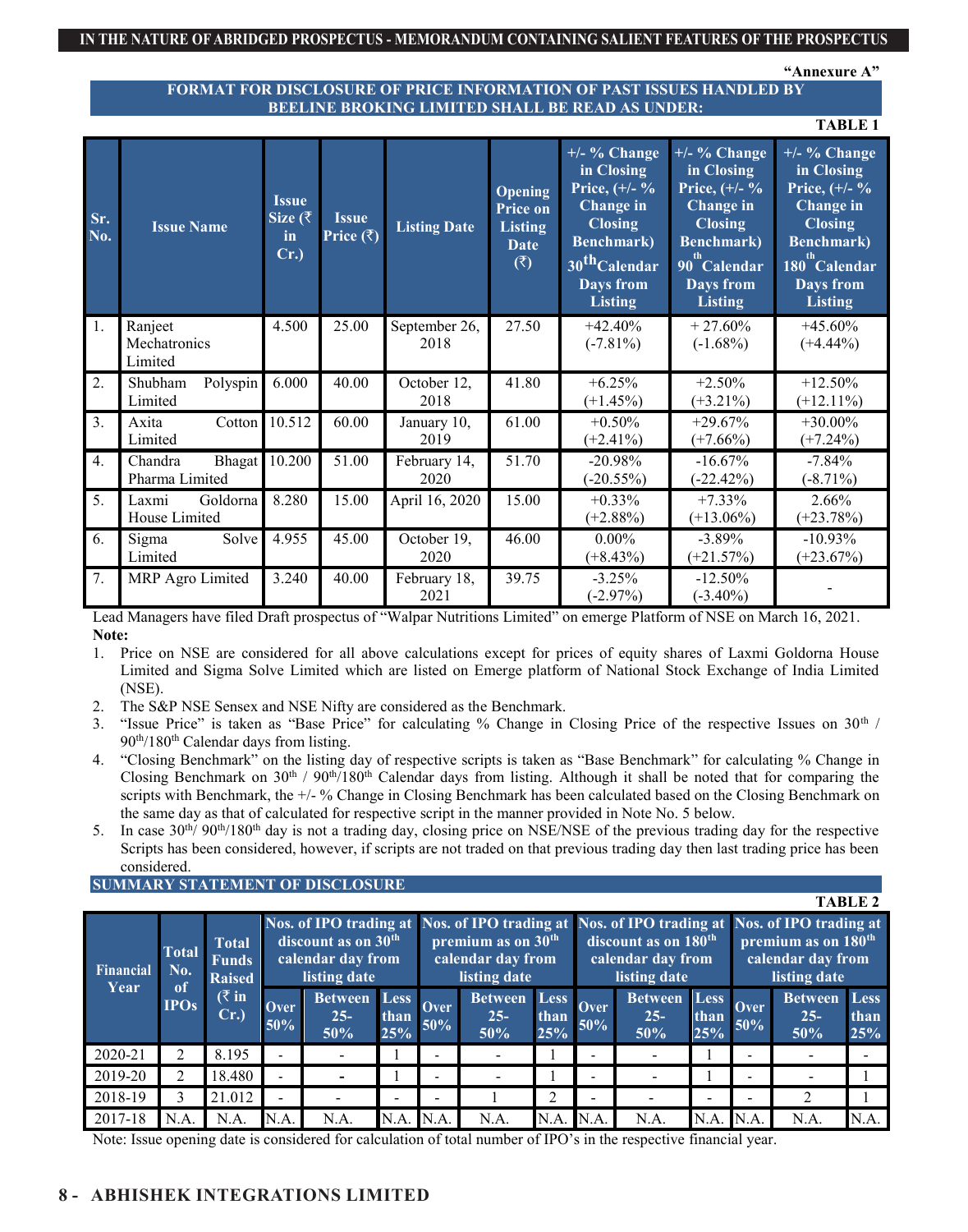# **LIST OF SELF CERTIFIED SYNDICATE BANKS (SCSBs) UNDER THE ASBA PROCESS**

| Sr.<br>No. | Name of the Bank                   | <b>Controlling Branch &amp; Address</b>                                                                                                                                | <b>Contact Person</b>                                           | <b>Telephone Number</b>                                                    | <b>Fax Number</b>         | Email                                                                                                             |
|------------|------------------------------------|------------------------------------------------------------------------------------------------------------------------------------------------------------------------|-----------------------------------------------------------------|----------------------------------------------------------------------------|---------------------------|-------------------------------------------------------------------------------------------------------------------|
| 1.         | Axis Bank Ltd.                     | Centralised Collections and Payment Hub (CCPH)<br>5th Floor, Gigaplex, Building No. 1, Plot No.<br>I.T.5, MIDC, Airoli Knowledge Park, Airoli,<br>Navi Mumbai - 400708 | Mr. Sunil Fadtare<br><b>Assitant Vice President</b>             | 022-71315906, 9819803730                                                   | 022-71315994              | Sunil.fadtare@axisbank.com                                                                                        |
| 2.         | Andhra Bank                        | 18 Homi Modi Street.P B No 114. Nanavati<br>Mahalaya, Fort Mumbai Maharastr 400023                                                                                     | Seshagiri Rao Jonnakuti                                         | 02222026088/22047626                                                       |                           | bmmum051@andhrabank.co.in                                                                                         |
| 3.         | Allahabad Bank                     | Allahabad Bank, Fort Branch, 37, Mumbai<br>Samachar Marg Mumbai, Maharashtra 400 023                                                                                   | Shri R Pradeep Kumar                                            | $(022) - 22623224$                                                         |                           | albasba@allahabadbank.in                                                                                          |
| 4.         | Bank of Baroda                     | Mumbai Main Office, 10/12 Mumbai<br>Samachar Marg, Fort, Mumbai-23                                                                                                     | Mr. Sonu A. Arekar                                              | 022-40468314, 40468307,                                                    | 022-22835236              | asba.fortap@bankofbaroda.com                                                                                      |
| 5.         | Bank of Maharashtra                | Fort Branch, 1st Floor, Janmangal, 45/47,<br>Mumbai Samachar Marg, Mumbai - 400023                                                                                     | SHRI. V R Kshirsagar<br>(DGM)                                   | 022-22694160 22652595 22663947                                             | 022-22681296              | brmgr2@mahabank.co.in;<br>bom2@mahabank.co.in                                                                     |
| 6.         | <b>BNP</b> Paribas                 | BNP Paribas House, 1, North Avenue, Maker<br>Maxity, Bandra Kurla Complex, Bandra (East),<br>Mumbai - 400051                                                           | Mr. Ashish. Chaturvedi,<br>Mr. Dipu SA, Ms Prathima<br>Madiwala | (022) 61964570/61964594/61964592                                           | (022) 61964595            | Ashish.chaturvedi@asia.<br>bnpparibas.comdipu.sa@asia.<br>bnpparibas.comprathima.<br>madiwala@asia.bnpparibas.com |
| 7.         | Barclays Bank PLC                  | Barclays Bank PLC 601/603 Ceejay House,<br>Shivsagar Estate, Dr Annie Besant Road, Worli,<br>Mumbai - 400018                                                           | Parul Parmar                                                    | $+91 - 2267196400/6575$                                                    | +91-22 6719 6996          | Parul.parmar@barclays.com                                                                                         |
| 8.         | Bank of India                      | Phiroze Jeejeebhoy Tower, (New Stock<br>Exchange Bldg), P. J. Tower, Dalal Street, Fort,<br>Mumbai - 400 023.                                                          | Shri Navin Kumar<br>Pathak, Senior Manager                      | 022-22723631/1677/ 9619810717                                              | 022-22721782              | Stockexchange.Mumbai,<br>south@bankofindia.co.in                                                                  |
| 9.         | Corporation Bank                   | Capital Market Branch, Ist Floor, Earnest<br>House, NCPA Marg Nariman Point,<br>Mumbai-400021                                                                          | Mr. Amod Kumar                                                  | 022-22841406/22842764,<br>9870340031                                       | 022-22843823              | capmrktbr@corpbank.co.in                                                                                          |
| 10.        | CITI Bank                          | Citigroup Center, Plot No C-61, Bandra-Kurla<br>Complex, Bandra (E), Mumbai - 400 051                                                                                  | S Girish                                                        | 022-26535504, 98199 12248                                                  | 022-26535824              | s.girish@citi.com, asba.ops@<br>citi.com                                                                          |
| 11.        | Central Bank of India              | Ground floor, Central Bank of India, Central<br>Bank Building, Fort, Mumbai 400001                                                                                     | Mr. Vineet Bansaj                                               | 022-22623148, 22623149                                                     | 022-22623150              | asba4082@centralbank.co.in                                                                                        |
| 12.        | Canara Bank                        | Canara Bank, Capital Market Service<br>Branch, 407, 4th floor, Himalaya House79,<br>Mata Ramabai Ambedkar, Marg, MUMBAI-400 001                                        | Mr. Arvind Namdev<br>Pawar                                      | 022-22661618/22692973/<br>9769303555                                       | 022-22664140              | cb2422@canarabank.com.<br>mbdcomcity@canarabank.com,<br>hocmbd@canarabank.com                                     |
| 13.        | City Union Bank Ltd.               | 48, Mahalakshmi St., T. Nagar, Chennai - 600<br>017.Tamil Nadu.                                                                                                        | Sivaraman                                                       | 044 - 24340010, 24343517,<br>24346060, 24348586, 9380286558,<br>9382642081 | 044 - 24348586            | cub001@cityunionbank.com                                                                                          |
| 14.        | DBS Bank Ltd.                      | DBS Bank Ltd, Fort House, 221, Dr. D.N. Road,<br>Fort, Mumbai, 400 001                                                                                                 | Amol Natekar                                                    | +91 22 6613 1213                                                           | +91 22 6752 8470          | amolnatekar@dbs.com                                                                                               |
| 15.        | DCB Bank                           | 154, S.V.Patel Road, Dongri (E), Pin - 400009.                                                                                                                         | Meenaz Hasanali Thanawala                                       | 022-67474170                                                               |                           | meenaz@dcbbank.com                                                                                                |
| 16.        | Dena Bank                          | Capital Market Branch,<br>17 B-Horniman Circle., D. Nanji Bldgs.,<br>Mumbai-400023                                                                                     | Branch Manager                                                  | 022-22661206/22702881                                                      | 022-22694426/<br>22702880 | cmb@denabank.co.in                                                                                                |
| 17.        | Deutsche Bank                      | Sidrah, 110, Swami Vivekananda Road, Khar<br>(West), Mumbai 400052                                                                                                     | Ms. Hetal Dholakia                                              | $(91)$ $(022)$ 6600 9428 $(91)$ $(022)$<br>6600 9419                       |                           | "hetal.dholakia@db.com<br>manoj-s.naik@db.com; nanette.<br>daryanani@db.com.                                      |
| 18.        | HSBC Ltd.                          | 3rd Floor, PCM Dept. Umang, Plot CTS No.<br>1406-A/28, Mindspace, Malad (West) Mumbai<br>400 064 (address of IPO Operations office)                                    | Mr Jagrut Joshi                                                 | (022) 67115485/ 9870403732                                                 | $(022)$ 66536005          | jagrutjoshi@hsbc.co.in                                                                                            |
| 19.        | HDFC Bank Ltd.                     | FIG - OPS Department HDFC Bank Ltd Lodha<br>- I Think Techno CampusO-3 Level Next to<br>Kanjurmarg Railway Station Kanjurmarg (East)<br>Mumbai - 400042                | Vincent Dsouza /<br>Siddharth Jadhav /<br>Prasanna Uchil        | 022-30752929 / 2927 / 2928                                                 |                           | vincent.dsouza@hdfcbank.com.<br>siddharth.jadhav@hdfcbank.com,<br>prasanna.uchil@hdfcbank.com                     |
| 20.        | ICICI Bank Ltd.                    | ICICI BANK LIMITED, Capital Market<br>Division, 1st Floor, 122, Mistry Bhavan,<br>Dinshaw Vachha Road, Backbay Reclamation,<br>Churchgate, Mumbai                      | Roshan Tellis                                                   | 022-22859874/803                                                           | 022-22611138              | roshan.tellis@icicibank.com                                                                                       |
| 21.        | IDBI Bank Ltd.                     | IDBI Bank Limited Central Processing Unit,<br>Sarju House, 3rd Floor, Plot No 7, Street No.<br>15, Andheri MIDC, Andheri (E), Mumbai.Pin: 400093                       | Shri. Naveen Nischal HP<br>Shri Viral Barodia                   | 022- 66700525 / 685                                                        |                           | hp.naveennischal@idbi.co.in /<br>barodia.viral@idbi.co.in                                                         |
| 22.        | Indian Bank                        | Nandanam Branch- 480 Anna Salai, Nandanam<br>600035                                                                                                                    | Mr. V Muthukumar, Mr.<br>M Veerabahu                            | 044 24330233                                                               | 044 24347755              | nandanam@indianbank.co.in                                                                                         |
| 23.        | IndusInd Bank                      | IndusInd Bank Ltd. Fort Branch Sonawalla Bldg,<br>Mumbai Samachar Marg, Fort, Mumbai 400001                                                                            | Yogesh Adke Dy. Vice<br>President                               | 022-66366589 / 91 / 929833670809                                           | 022-22644834              | yogesh.adke@indusind.com                                                                                          |
| 24.        | Indian Overseas<br>Bank            | Mexxanine Floor, Cathedral Branch, 762 Anna<br>Salai, Chennai 600 002                                                                                                  | Mr. V. Srinivasan                                               | 044 - 28513616                                                             |                           | deposit@iobnet.co.in                                                                                              |
| 25.        | J P Morgan Chase<br>Bank           | J.P. Morgan Tower, Off C.S.T. Road, Kalina<br>Santacruz - East, Mumbai - 400 098                                                                                       | Mahesh Aras                                                     | 022-61573811                                                               | 022-61573949              | Mahesh.aras@jpmorgan.<br>comIndia.operations@jpmorgan.com                                                         |
| 26.        | Janata Sahakari<br>Bank Ltd.       | N S D L Department Bharat Bhavan, 1360,<br>Shukrawar Peth, Pune -411002                                                                                                | Shri. Ajit Manohar<br>Sane+91 9960239391                        | +91 (20) 24431011<br>$+91(20)$ 24431016<br>+91 9503058993                  | +91 (20) 24431014         | jsbnsdl@dataone.in                                                                                                |
| 27.        | Karur Vysya Bank<br>Ltd.           | Demat Cell, Second Floor No 29, Rangan<br>Street, T Nagar, Chennai - 600 017                                                                                           | Maruthi Kumar<br>Yenamandra                                     | 044-24340374                                                               | 044-24340374              | maruthikumar@kvbmail.com,<br>kvbdp@kvbmail.com                                                                    |
| 28.        | Karnataka Bank Ltd                 | The Karnataka Bank Ltd Mangalore-H O<br>Complex Branch Mahaveera Circle Kankanady<br>Mangalore - 575002                                                                | Ravindranath Baglodi<br>[Sr.Manager]                            | Ph: 0824-2228139 /140 /141                                                 | Fax: 0824-2228138         | Email: mlr.hocomplex@ktkbank.com                                                                                  |
| 29.        | Kotak Mahindra<br>Bank Ltd.        | Kotak Infiniti, 6 <sup>th</sup> Floor, Building No. 21, Infinity<br>Park, Off Western Express Highway, General AK<br>Vaidya Marg, Malad(E)                             | Prashant Sawant                                                 | D-+91 22 6605 6959M-+91<br>9967636316                                      | +91 66056642              | prashant.sawant@kotak.com                                                                                         |
| 30.        | Mehsana Urban Co-<br>Op. Bank Ltd. | Head Office, Urban Bank Road, Highway,<br>Mehsana - 384002                                                                                                             | Branch Manager                                                  | +91-2762-251908                                                            | +91-2762-240762           | asba@mucbank.com                                                                                                  |
| 31.        | Nutan Nagrik<br>Sahakari Bank Ltd. | Opp Samratheshwar Mahadev, Nr, Law<br>Garden, Ellisbbridge, Ahmedabad-380006                                                                                           | Miti Shah                                                       | 9879506795                                                                 | 7926564715                | smiti@1977@yahoo.com                                                                                              |

### **ABHISHEK INTEGRATIONS LIMITED**